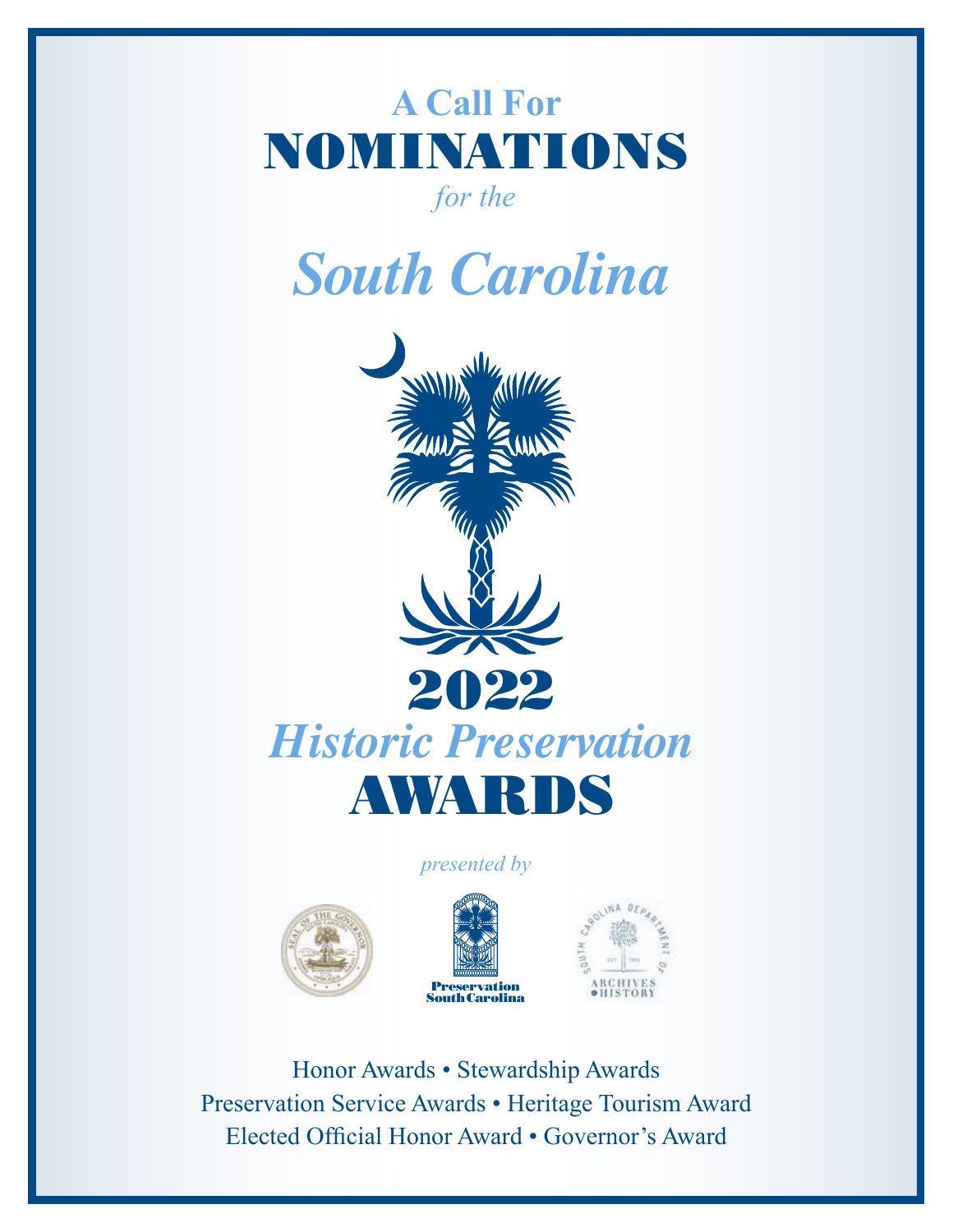# Preservation Works

Each year thousands of South Carolinians work to preserve the state's legacy that is reflected in our historic buildings, structures, and sites. Since 1995, the South Carolina Department of Archives and History, Preservation South Carolina, and the Office of the Governor have recognized exceptional accomplishments in the preservation, rehabilitation, and interpretation of our architectural and cultural heritage with a series of statewide awards.

These efforts demonstrate the outstanding commitment to preserving South Carolina's history; therefore the South Carolina Department of Archives and History, Preservation South Carolina, and the Office of the Governor have joined together to announce the 28th Annual South Carolina Historic Preservation Awards, recognizing exemplary work in historic preservation in South Carolina.

We invite you to nominate those individuals or organizations that represent the best of historic preservation in our state. If you would like to view award recipients from past years, please visit: [https://preservesc.org/](https://preservesc.org/the-2021-historic-preservation-awards/) [the-2021-historic-preservation-awards/](https://preservesc.org/the-2021-historic-preservation-awards/)

# Award Criteria

## Honor Awards

The Honor Awards celebrate successful and exemplary historic preservation projects around the Palmetto State. Up to five Honor Awards will be presented each year. Any individual, organization, government agency, or business involved in the preservation of historic buildings, structures, or sites (including archaeological sites, cemeteries, and landscapes) in South Carolina is eligible to receive an Honor Award for a historic preservation project. Multiple partners in a project may be nominated, but may not exceed three, and must include the property owner.

# Award Criteria

The selection panel will consider the following:

• Completion date

(projects must have been completely finished, including all phases, and ready for the intended use, within the last three years)

- Project's impact on the community and/or the state
- Degree of difficulty of project
- Degree to which project serves as an example of outstanding commitment to historic preservation and exemplary preservation techniques

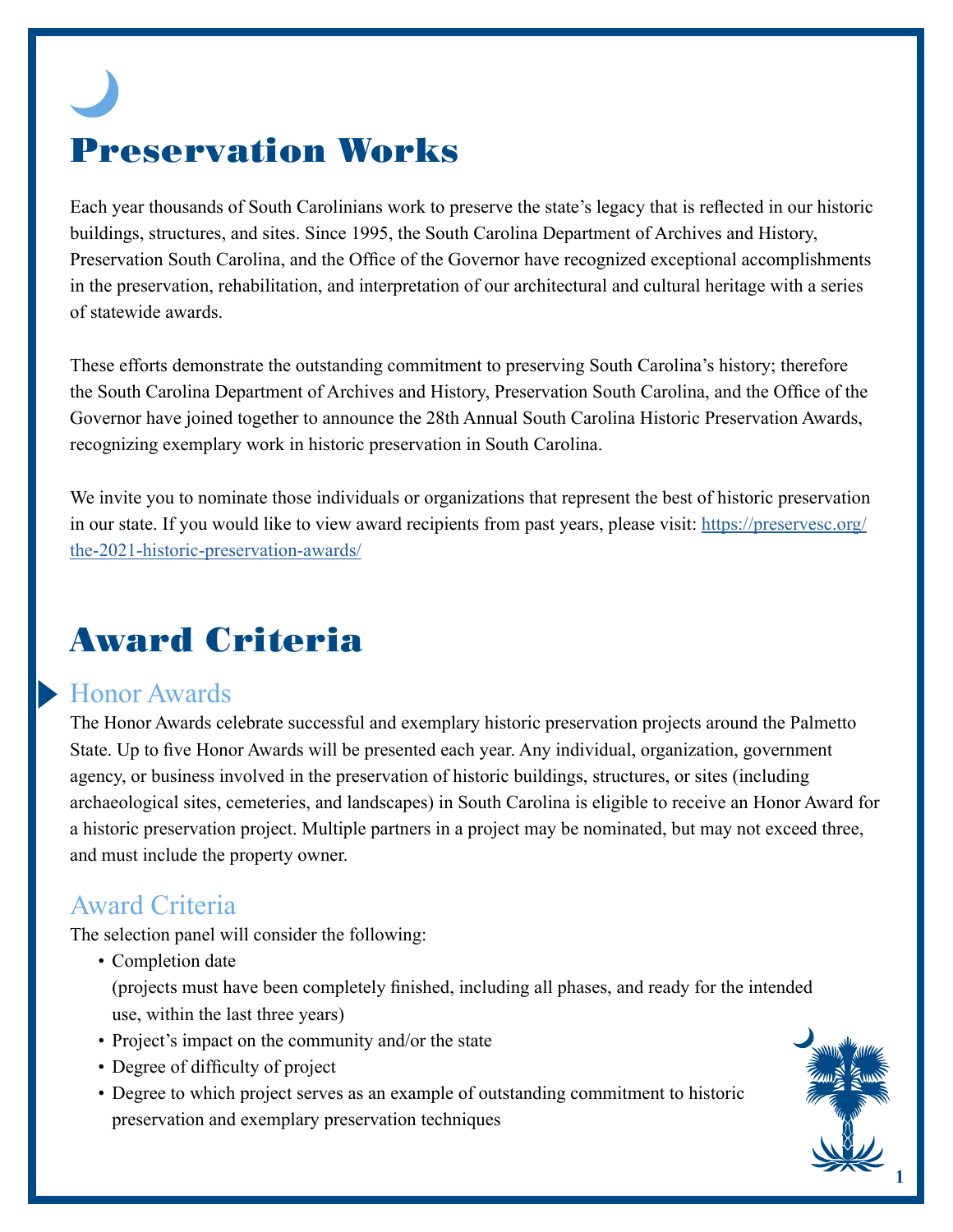# Award Criteria *(continued)*

# Stewardship Awards

The Stewardship Awards recognize those who have ensured the ongoing preservation of historic buildings, structures, or sites through long-term care, planning, management, protection, or continuous ownership for a minimum of ten years. Up to five Stewardship Awards will be presented each year. Any individual, family, organization, government agency, or business involved in the long-term care and management of historic buildings, structures, or sites (including archaeological sites, cemeteries, and landscapes) in South Carolina is eligible to receive a Stewardship Award. The award nominee should be the entity responsible for the stewardship of the historic property.

## Award Criteria

The selection panel will consider the following:

- Length of stewardship
- Obstacles overcome
- Impact on the community and/or the state
- Demonstrated pattern of ongoing planning and management activities that are sensitive to the historic character and prevent deterioration of the historic property(ies)
- Degree to which the nominee serves as an outstanding example of long-term commitment to historic property stewardship

# Preservation Service Awards

The Preservation Service Awards recognize projects and activities that make exemplary contributions to the advancement of historic preservation. Eligible projects that support Historic Preservation can include research, publications, education, advocacy, public policy initiatives, promotional activities, events, and funding programs. Up to five Preservation Service Awards will be presented each year. Any individual, organization, government agency, or business involved in a project or effort to further the cause of historic preservation in South Carolina is eligible to receive a Preservation Service Award. The award nominee should be the entity responsible for carrying out the project or activity.

# Award Criteria

The selection panel will consider the following:

- Completion date (projects must have been completed within the last three years)
- Impact on the community and/or the state
- Obstacles overcome
- Degree to which the activity or effort serves as an example of outstanding commitment to historic preservation and innovative preservation practices
- Projects must involve historic buildings, structures, or sites (including archaeological sites, cemeteries, and landscapes) **2**

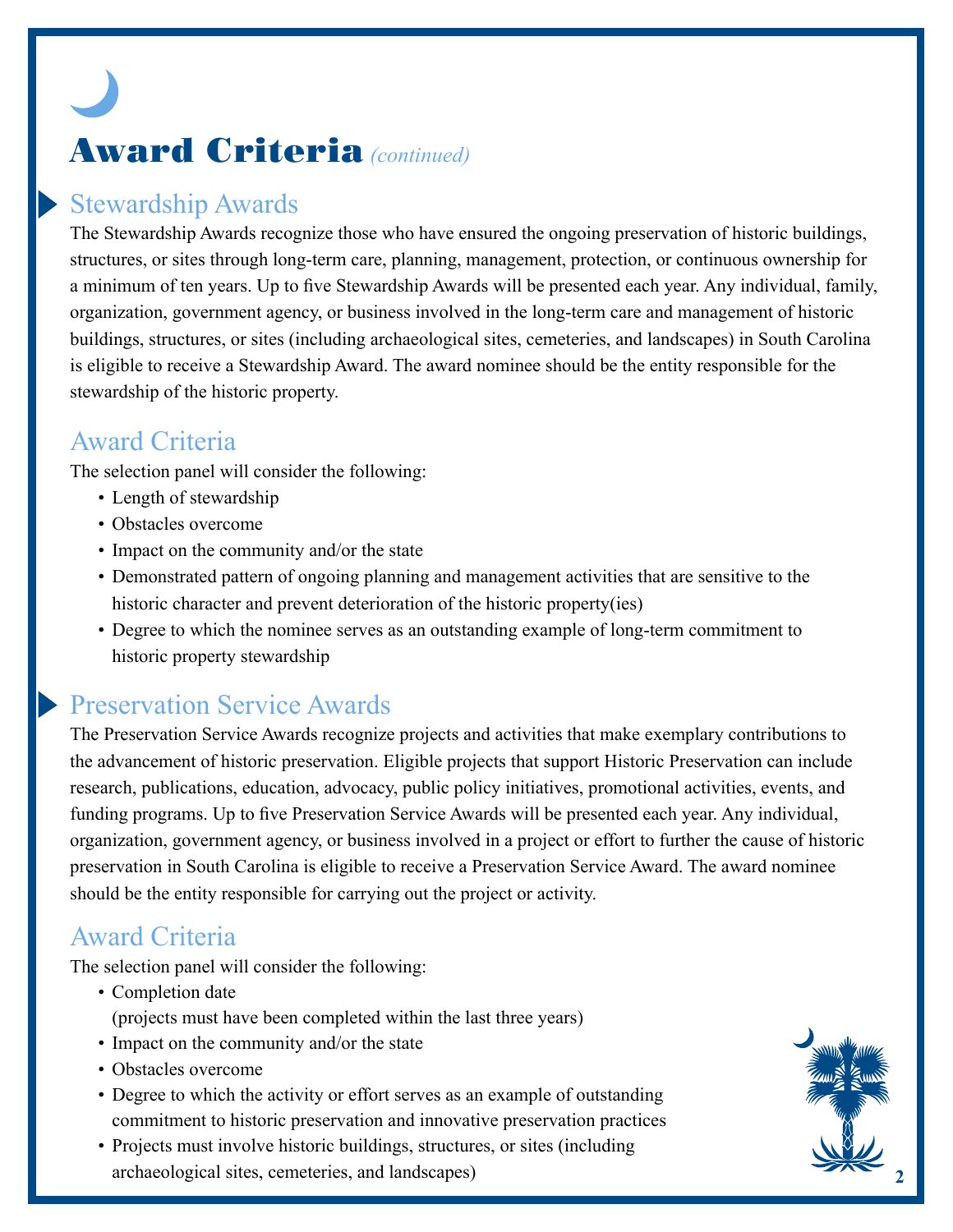# Award Criteria *(continued)*

# Heritage Tourism Award

The Heritage Tourism Award recognizes those who best use South Carolina's cultural and historic resources in the documented development of tourism that directly benefits the preservation of our heritage. Any individual, organization, government agency, or business involved in a historic preservation project related to the tourism industry is eligible to receive the Heritage Tourism Award.

## Award Criteria

The selection panel will consider the following:

- Project's documented impact on tourism in South Carolina
- Obstacles overcome
- Degree to which project serves as an example of outstanding commitment to historic preservation and exemplary preservation techniques
- Projects must involve historic buildings, structures, or sites (including archaeological sites, cemeteries, and landscapes)

# Elected Official Honor Award

The Elected Official Honor Award may be presented each year to an individual elected official in recognition of significant achievements or landmark efforts in the support of historic preservation in South Carolina. Any elected official who has demonstrated a dedication to the preservation of South Carolina's historic buildings, structures, or sites may receive the Elected Official Honor Award.

# Award Criteria

The selection panel will consider the impact of the elected official's work on historic preservation in a community and/or the state over their lifetime.

# Governor's Award

The Governor's Award may be presented each year in recognition of an individual's significant achievements or landmark efforts in the support of historic preservation in South Carolina. Any person who has demonstrated lifelong dedication to the preservation of South Carolina's historic buildings, structures, or sites—whether involved in hands-on construction, planning, management, or regulation—may receive the Governor's Award.

## Award Criteria

The selection panel will consider the impact of an individual's work on historic preservation in the community and/or the state.

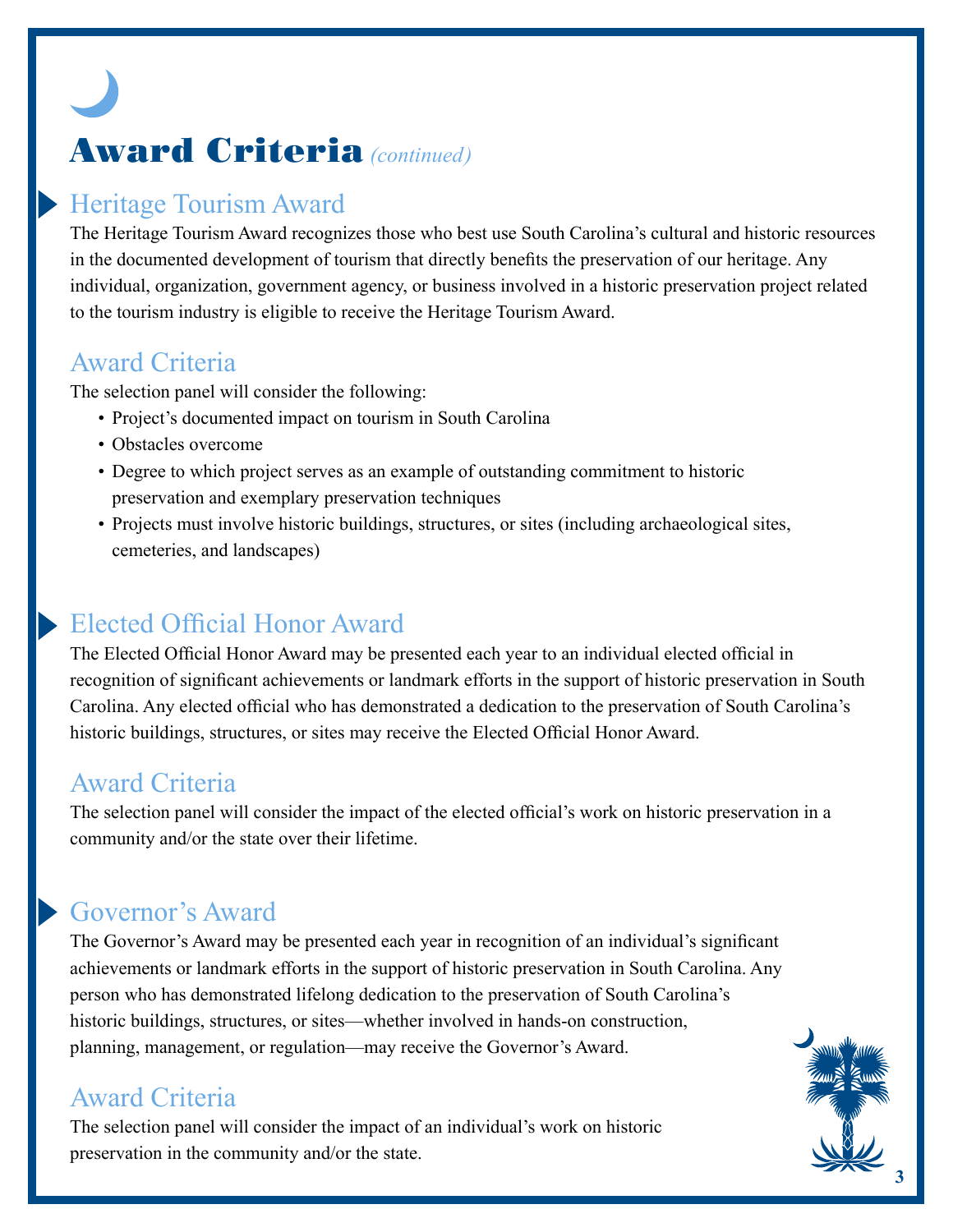# Nomination Procedures

**1.** Nominations should be made in the form of a nomination packet (see packet components for each award below). Nomination packets will consist of the following materials:

### Honor, Stewardship, Preservation Service, and Heritage Tourism Awards:

- A completed nomination form
- A typed statement, no longer than two letter-sized pages, single-spaced in 12-point font, describing the project for which the individual or organization is being nominated and **explaining how it meets the award criteria**
- 10-15 photographs, taken from a variety of angles, illustrating the project(s), including before and after, interiors and exteriors, and historic images. Images should be in focus and well-lit

### Governor's Award & Elected Official Honor Award:

- A completed nomination form
- A typed statement, no longer than two letter-sized pages, single-spaced in 12-point font, describing the projects for which the individual is being nominated and how the individual meets the award criteria
- A one-page biography and photograph
- 10-15 photographs, illustrating the variety of projects within the individual's body of work, if applicable

#### Optional materials for all awards:

- Brochures, news clippings, books, videos, plans, surveys, legislation, or other documentation related to the project or individual
- Letters of support (no more than 5) demonstrating community support
- Originals of all optional materials will be made available for viewing at the selection panel meeting.
- **2.** If mailing nomination, please provide one copy of the nomination packet including all forms, statements, and printed images. All materials should be produced in an 8½" x 11" format. No staples or binders please.
- **3.** Images must be provided in two formats with captions and credits:
	- Email submissions single .jpg files. No PowerPoint files or .pdf files, please
	- Mail submissions single .jpg files on thumb drive

*Submission of images by nominator constitutes a release agreement allowing the awards' sponsors to use images in press announcements, publications, and websites.*

**4.** An application fee of \$50.00 (nonrefundable). Checks made payable to Preservation South Carolina. Posthumous nominations will not be accepted. Projects previously submitted, which did not receive awards are eligible for re-entry. Employees of sponsoring organizations are not eligible.

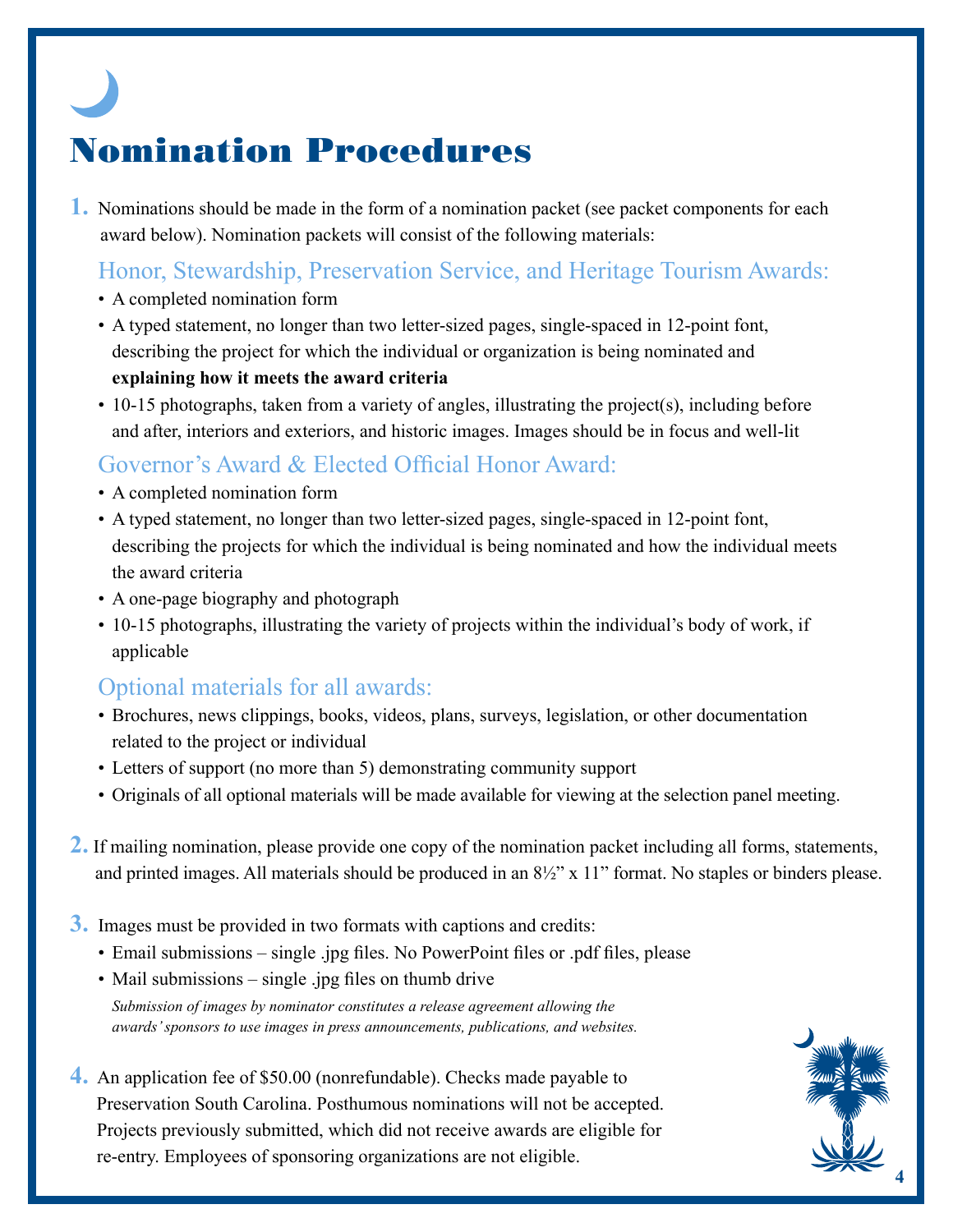# Selection Panel

### The selection panel participants will include:

- A representative from the Office of the Governor
- Preservation South Carolina Board Chair(or designee)
- The Director of the SC Department of Archives and History (or designee)
- A representative from the board of the Preservation South Carolina
- Two representatives from the SC Department of Archives and History
- A representative of Preservation South Carolina's Membership Program
- A representative from the SC African American Heritage Commission
- A representative from the Confederation of SC Local Historical Societies
- A representative from the SC Department of Parks, Recreation and Tourism

Copies of the nomination packets will be made available to the Selection Panel for review.

Decisions will be made based on the information contained in the nomination materials. Please ensure to address the award criteria in the written narrative.

The Selection Panel reserves the right to move nominations from one category to another category if the nomination is better suited for another category. Any member of the Selection Panel must recuse him/herself from the discussion of any project where he/she is the preparer of the nomination, a nominee, or the representative of an organization who is a nominee. Such member must recuse him/ herself from voting on all nominations in the particular category where such a conflict of interest exists.

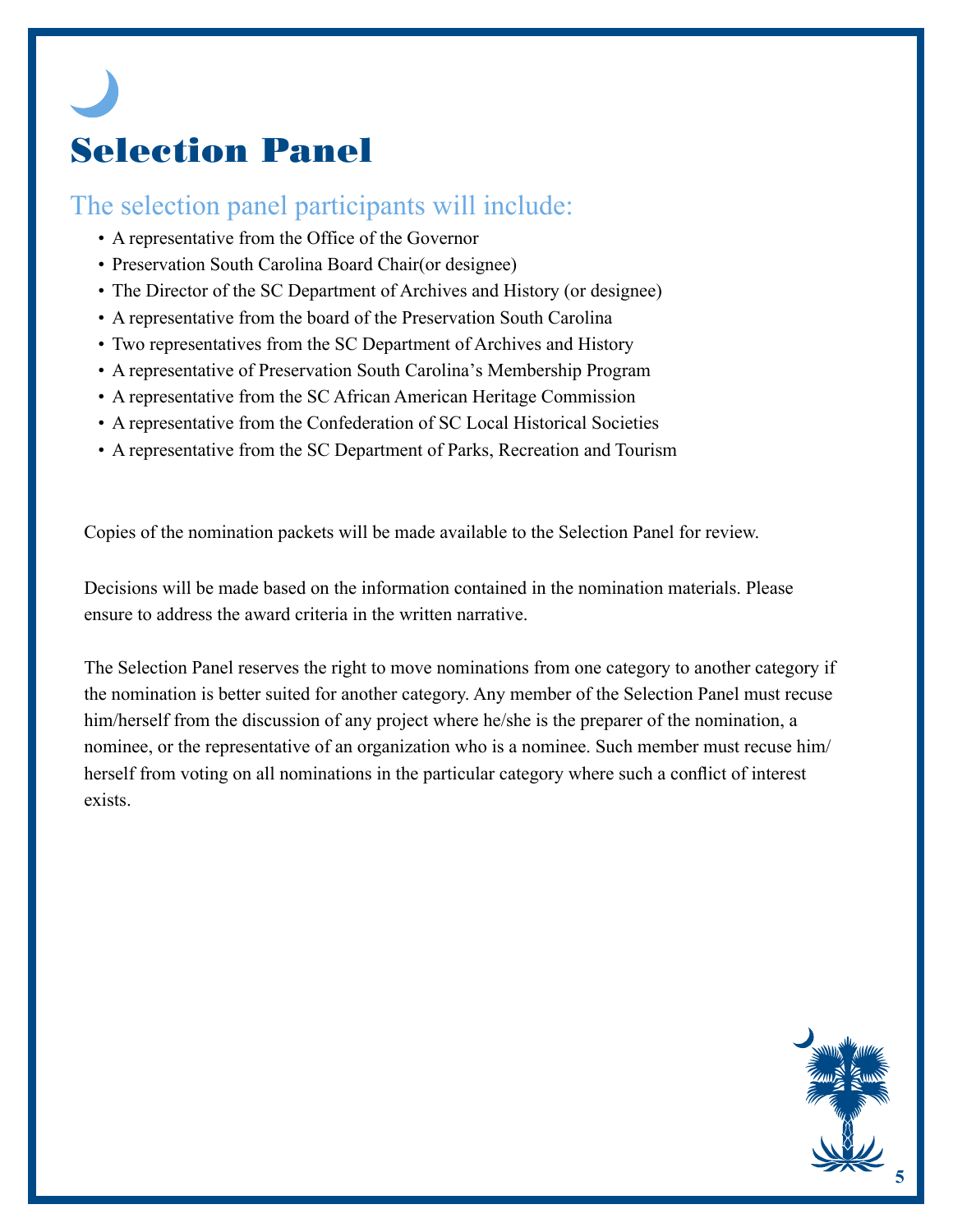

# Historic Preservation Awards **NOMINATION FORM**

#### **Deadline: Nominations must be postmarked by March 25, 2022**

#### **Award winners will be notified by May 2022**

*Please be accurate, complete, and legible. Awards will be presented precisely as this form is completed.*

#### **Nominee:**

**Name: \_\_\_\_\_\_\_\_\_\_\_\_\_\_\_\_\_\_\_\_\_\_\_\_\_\_\_\_\_\_\_\_\_\_\_\_\_\_\_\_\_\_\_\_\_\_\_\_\_\_\_\_\_\_\_\_\_\_\_\_\_\_\_\_\_\_\_\_\_\_\_\_\_\_\_\_\_\_\_\_\_\_\_\_\_\_\_\_\_\_\_\_** *(Name of Project, Organization, or Person)*

| Category: (Check One) |  |
|-----------------------|--|
|-----------------------|--|

\_\_\_\_\_ **Honor Award** - Date Completed \_\_\_\_\_ / \_\_\_\_\_ / \_\_\_\_\_\_\_\_\_\_

*(Project must have been completed between January 1, 2019 and December 31, 2021)*

\_\_\_\_\_ **Stewardship Award**

**Preservation Service Award** - Date Completed \_\_\_\_ / \_\_\_\_ / \_\_\_\_\_\_\_\_

*(Project must have been completed between January 1, 2019 and December 31, 2021)*

- \_\_\_\_\_ **Heritage Tourism Award**
- \_\_\_\_\_ **Elected Official Award**
- \_\_\_\_\_ **Governor's Award**

#### Submitted By:

|  | Submitted By: |
|--|---------------|
|  |               |
|  |               |

| Name:         |                 |                                   |  |
|---------------|-----------------|-----------------------------------|--|
| Organization: |                 |                                   |  |
|               |                 |                                   |  |
|               | State: ________ | $\mathbf{Zip:} \_\_\_\_\_\_\_\_\$ |  |
| Phone 1:      |                 |                                   |  |
| Email:        |                 |                                   |  |

#### **Individual or Organization to Receive Award:**

*One award will be given per project except for the Honor Award. Honor Award recipients must include the property's owner, and may also include the architect, contractor, consultant, engineer, citizen advocate, or local official. Please include the following information for each nominee.*

|        | Owner Name: |  |
|--------|-------------|--|
|        |             |  |
|        |             |  |
|        | State:      |  |
|        |             |  |
| Email: |             |  |
|        |             |  |